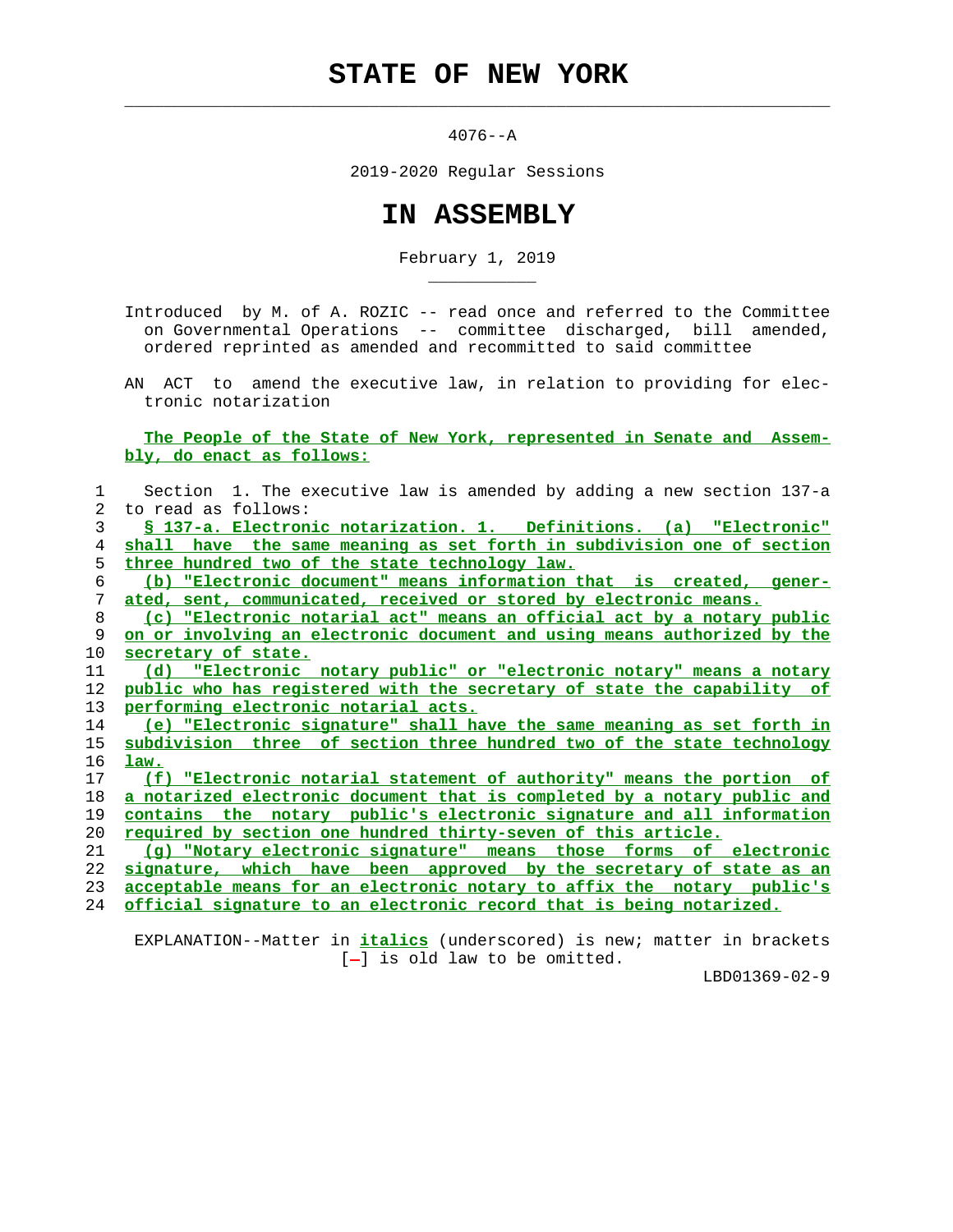A. 4076--A 2

**2. Identifying document signers. (a) The methods for identifying document signers for an electronic notarization shall be the same as the methods required for a paper-based notarization; provided, however, in the case of an electronic notarization, such methods may be based on video and audio conference technology that meet the following standards: (i) the persons communicating shall simultaneously see and speak to one another; (ii) the signal transmission shall be in live, real time; (iii) the signal transmission shall be secure from interception through lawful means by anyone other than the persons communicating; and (iv) the technology shall permit the notary to communicate with and identify the document signer at the time of the notarial act, provided that such identification is confirmed by: (A) personal knowledge; (B) an antecedent in-person identity proofing process in accordance with the specifications of the Federal Bridge Certification Authority; or (C) a valid digital certificate accessed by biometric data or by use of an interoperable Personal Identity Verification card that is designed, issued, and managed in accordance with the specifications published by the National Institute of Standards and Technology in Federal Information Processing Standards Publication 201-1, "Personal Identity Verification (PIV) of Federal Employees and Contractors", and supplements thereto or revisions thereof, including the specifications published by the Federal Chief Information Officers Council in "Personal Identity Verification Interoperability for Non-Federal Issuers". (b) If video and audio conference technology has been used to ascer- tain a document signer's identity, the electronic notary shall keep a copy of the recording of the video and audio conference and a notation of the type of any other identification used. The recording shall be maintained for a period of at least ten years from the date of trans- action. (c) In addition to the methods described in paragraphs (a) and (b) of this subdivision, identity may be verified by: (i) the remote online notary public's personal knowledge of the person creating the electronic signature; or (ii) each of the following: (A) remote presentation by the person creating the electronic signature of a government-issued identification credential, including a passport or driver's license, that contains the signature and a photograph of the person; (B) credential analysis; and (C) identity proofing. (d) For purposes of this subdivision: (i) "credential analysis" means a process or service that meets the standards established by the secre- tary of state through which a third person affirms the validity of a government-issued identification credential through review of public and proprietary data sources; and (ii) "identity proofing" means a process or service operating accord- ing to standards established by the secretary of state through which a third person affirms the identity of an individual: (A) by means of dynamic knowledge based authentication such as a review of personal information from public or proprietary data sources; or (B) by means of analysis of biometric data such as, but not limited to, facial recogni- tion, voiceprint analysis, or fingerprint analysis. 3. Registration requirements. (a) Before performing any electronic notarial act or acts, a notary public shall register the capability to**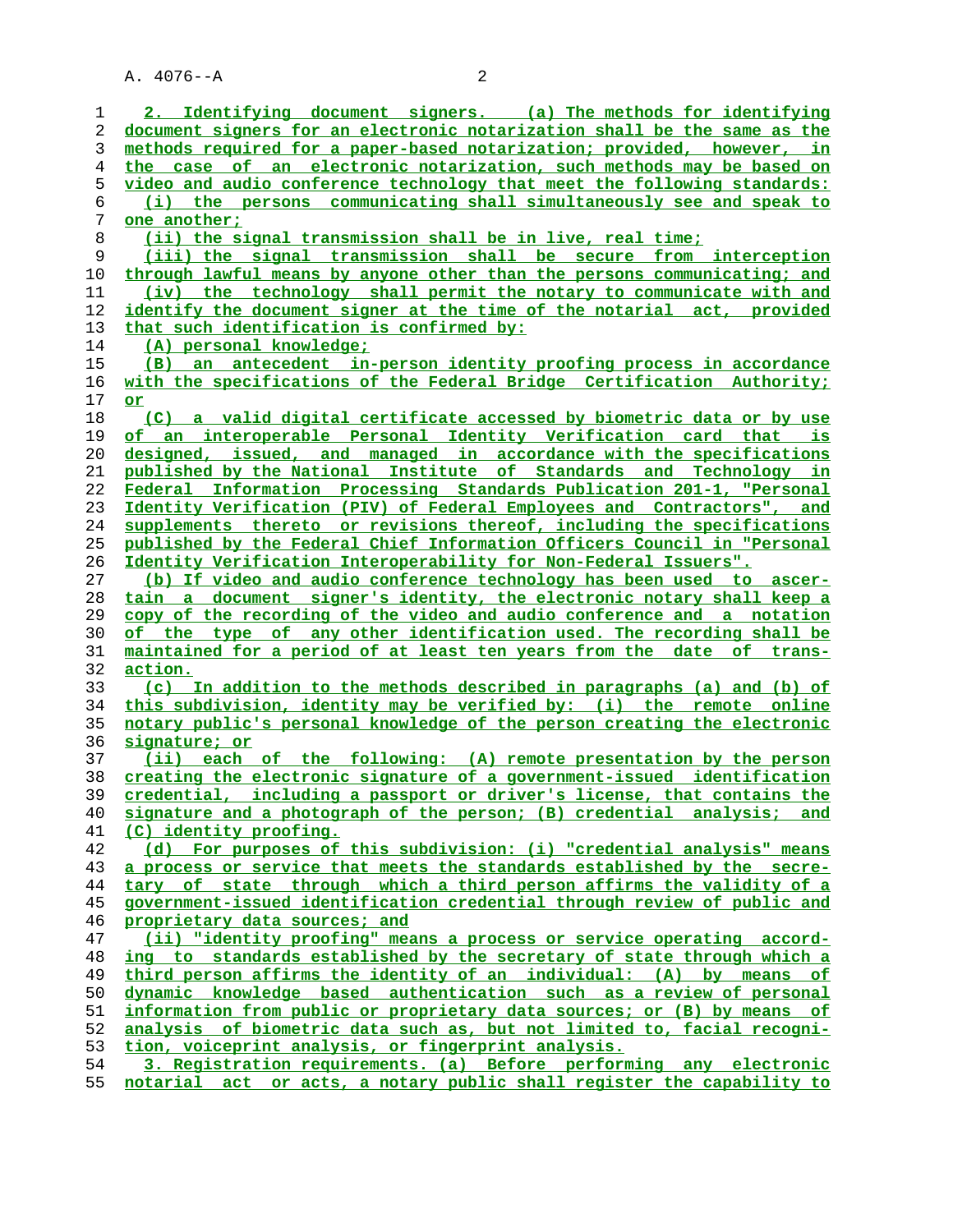A. 4076--A 3

| ı        | notarize electronically with the secretary of state on a form prescribed                                                     |
|----------|------------------------------------------------------------------------------------------------------------------------------|
| 2        | by the secretary of state.                                                                                                   |
| 3        | (b) In registering the capability to perform electronic notarial acts,                                                       |
| 4        | the notary public shall provide the following information to the secre-                                                      |
| 5        | tary of state, notary processing unit:                                                                                       |
| 6        | (i) the applicant's name as currently commissioned and complete mail-                                                        |
| 7        | ing address;                                                                                                                 |
| 8        | (ii) the expiration date of the notary public's commission and signa-                                                        |
| 9        | ture of the commissioned notary public;                                                                                      |
| 10       | (iii) the applicant's e-mail address;                                                                                        |
| 11       | (iv) the description of the electronic technology or technologies to                                                         |
| 12       | be used in attaching the notary public's electronic signature to the                                                         |
| 13       | electronic document; and                                                                                                     |
| 14       | (v) an exemplar of the notary public's electronic signature, which                                                           |
| 15       | shall contain the notary public's name and any necessary instructions or                                                     |
| 16       | techniques that allow the notary public's electronic signature to be                                                         |
| 17       | read.                                                                                                                        |
| 18       | 4. Types of electronic notarial acts. Any notarial act authorized by                                                         |
| 19       | section one hundred thirty-five of this article may be performed elec-                                                       |
| 20       | tronically as prescribed by this section if under applicable law that                                                        |
| 21       | document may be signed with an electronic signature.                                                                         |
| 22       | 5. Form and manner of performing the electronic notarial act. (a) When                                                       |
| 23       | performing an electronic notarial act, a notary public shall apply an                                                        |
| 24       | electronic signature, which shall be attached to or logically associated                                                     |
| 25       | with the electronic document such that removal or alteration of such                                                         |
| 26       | electronic signature is detectable and will render evidence of alter-                                                        |
| 27       | ation of the document containing the notary signature which may invali-                                                      |
| 28       | date the electronic notarial act.                                                                                            |
| 29       | (b) The notary public's electronic signature is deemed to be reliable                                                        |
| 30       | if the following requirements are met: (i) it is unique to the notary                                                        |
| 31       | public;                                                                                                                      |
| 32       | (ii) it is capable of independent verification;                                                                              |
| 33       | (iii) it is retained under the notary public's sole control;                                                                 |
| 34       | (iv) it is attached to or logically associated with the electronic                                                           |
| 35       | document; and                                                                                                                |
| 36       | $(v)$ it is linked to the data in such a manner that any subsequent                                                          |
| 37       | alterations to the underlying document are detectable and may invalidate                                                     |
| 38       | the electronic notarial act.                                                                                                 |
| 39       | (c) The notary public's electronic signature shall be used only for                                                          |
| 40       | the purpose of performing electronic notarial acts.<br>(d) The remote online notarial certificate for an electronic notarial |
| 41<br>42 | act shall state that the person making the acknowledgement or making the                                                     |
| 43       | oath appeared remotely online.                                                                                               |
| 44       | (e) The secretary shall adopt rules necessary to establish standards,                                                        |
| 45       | procedures, practices, forms, and records relating to a notary public's                                                      |
| 46       | electronic signature. The notary public's electronic signature shall                                                         |
| 47       | conform to any standards adopted by the secretary.                                                                           |
| 48       | 6. Recording of an electronic record. (a) If otherwise required by                                                           |
| 49       | law as a condition for recording that a document be an original docu-                                                        |
| 50       | ment, printed on paper or another tangible medium, or be in writing, the                                                     |
| 51       | requirement is satisfied by paper copy of an electronic record that                                                          |
| 52       | complies with the requirements of this section.                                                                              |
| 53       | (b) If otherwise required by law as a condition for recording, that a                                                        |
| 54       | document be signed, the requirement is satisfied by an electronic signa-                                                     |
|          |                                                                                                                              |

**ture.**